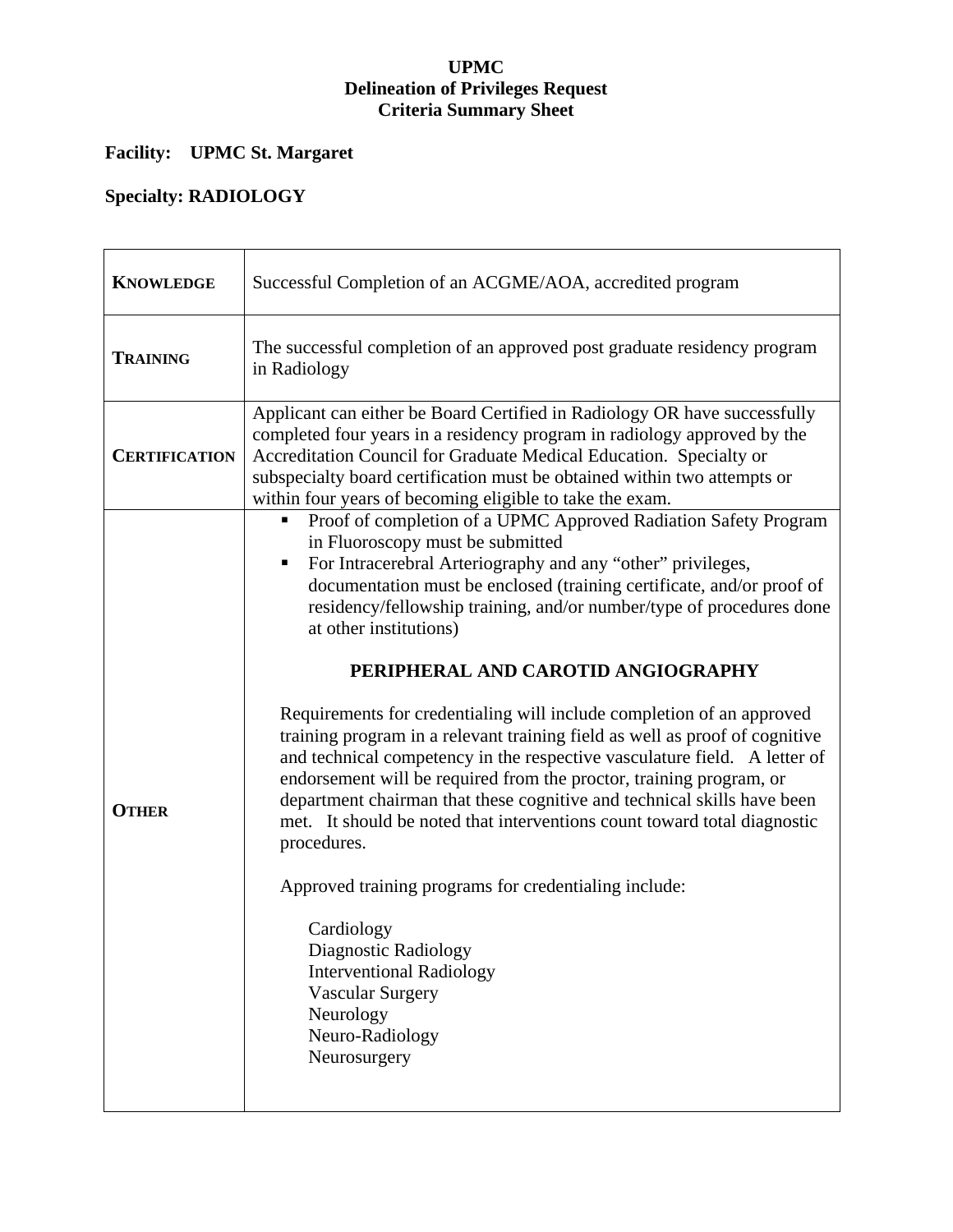#### **UPMC Delineation of Privileges Request Criteria Summary Sheet**

| Criteria Summary Sheet                                                                                                                                                                                                                                                                                                                                                                                                                                                                                                                 |
|----------------------------------------------------------------------------------------------------------------------------------------------------------------------------------------------------------------------------------------------------------------------------------------------------------------------------------------------------------------------------------------------------------------------------------------------------------------------------------------------------------------------------------------|
| A. PERIPHERAL VASCULAR PROCEDURES                                                                                                                                                                                                                                                                                                                                                                                                                                                                                                      |
| The peripheral vasculature consists of three regions $-1$ . Aortoiliac and<br>brachiocephalic vessels; 2. renal and abdominal visceral vessels; 3.<br>infra-inguinal vessels, as defined in Section D. To be credentialed, the<br>operator must possess appropriate cognitive skills for the region, perform<br>the appropriate number of procedures, and have a letter of endorsement<br>from the proctor or training program or department chairman once basic<br>requirements are met.                                              |
| 1. COGNITIVE SKILLS:<br>Cognitive skills for each region will be required. It is expected the<br>cognitive skills will be obtained via residency training or CME<br>courses. A list of cognitive skills by no means meant to be totally<br>inclusive follows:<br>Clinical evaluation and assessment<br>Knowledge of anatomy and physiology of vessels to be tested<br>Device training<br>$\blacksquare$<br>Knowledge of appropriate indications for interventions<br>Ability to perform catheter directed dilation and<br>thrombectomy |
| 2. ANGIOGRAPHY:<br>A physician credentialed in peripheral angiography will perform 100<br>diagnostic arteriograms with 50 as the primary operator. These<br>procedures will also count for regional privileging                                                                                                                                                                                                                                                                                                                        |
| 3. INTERVENTIONS:<br>Interventions are defined as dilatations or stenting of vessels<br>The operator will be expected to be involved with 50<br>ш<br>peripheral interventions; 25 as the primary operator                                                                                                                                                                                                                                                                                                                              |
| 4. REGIONAL CREDENTIALING:<br>Regional credentialing will also be needed. It is expected that the<br>operator will have done 20 diagnostic arteriograms and 10<br>interventions as primary operator to be credentialed in each specific<br>region: 1. aortoiliac and brachiocephalic vessels; 2. renal and<br>abdominal visceral vessels; 3. infra-inguinal vessels                                                                                                                                                                    |
| 5. ENDOVASCULAR STENTION:<br>Endovascular stent grafts of the abdominal or thoracic aorta require<br>the presence of a vascular surgeon and require a minimum number of<br>5 cases as primary operator                                                                                                                                                                                                                                                                                                                                 |